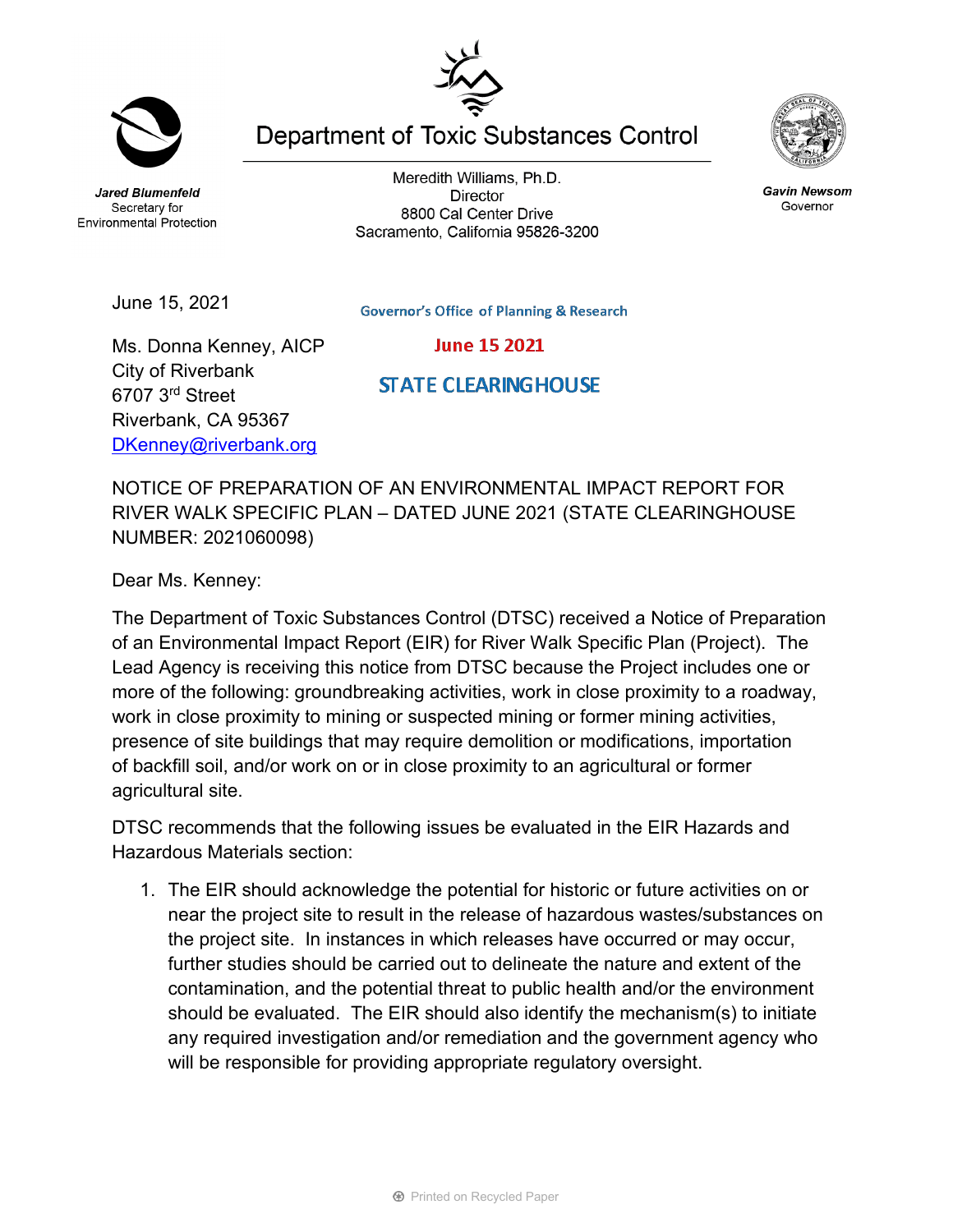Ms. Donna Kenney June 15, 2021 Page 2

- 2. Refiners in the United States started adding lead compounds to gasoline in the 1920s in order to boost octane levels and improve engine performance. This practice did not officially end until 1992 when lead was banned as a fuel additive in California. Tailpipe emissions from automobiles using leaded gasoline contained lead and resulted in aerially deposited lead (ADL) being deposited in and along roadways throughout the state. ADL-contaminated soils still exist along roadsides and medians and can also be found underneath some existing road surfaces due to past construction activities. Due to the potential for ADL-contaminated soil DTSC, recommends collecting soil samples for lead analysis prior to performing any intrusive activities for the project described in the EIR.
- 3. If any sites within the project area or sites located within the vicinity of the project have been used or are suspected of having been used for mining activities, proper investigation for mine waste should be discussed in the EIR. DTSC recommends that any project sites with current and/or former mining operations onsite or in the project site area should be evaluated for mine waste according to DTSC's 1998 [Abandoned Mine Land Mines Preliminary Assessment Handbook.](https://dtsc.ca.gov/2020/04/17/document-request/?wpf337186_14=https://dtsc.ca.gov/wp-content/uploads/sites/31/2018/11/aml_handbook.pdf)
- 4. If buildings or other structures are to be demolished on any project sites included in the proposed project, surveys should be conducted for the presence of lead-based paints or products, mercury, asbestos containing materials, and polychlorinated biphenyl caulk. Removal, demolition and disposal of any of the above-mentioned chemicals should be conducted in compliance with California environmental regulations and policies. In addition, sampling near current and/or former buildings should be conducted in accordance with DTSC's 2006 *[Interim](https://dtsc.ca.gov/2020/04/17/document-request/?wpf337186_14=https://dtsc.ca.gov/wpcontent/uploads/sites/31/2018/09/Guidance_Lead_%20%20Contamination_050118.pdf)  [Guidance Evaluation of School Sites with Potential Contamination from Lead](https://dtsc.ca.gov/2020/04/17/document-request/?wpf337186_14=https://dtsc.ca.gov/wpcontent/uploads/sites/31/2018/09/Guidance_Lead_%20%20Contamination_050118.pdf)  [Based Paint, Termiticides, and Electrical Transformers](https://dtsc.ca.gov/2020/04/17/document-request/?wpf337186_14=https://dtsc.ca.gov/wpcontent/uploads/sites/31/2018/09/Guidance_Lead_%20%20Contamination_050118.pdf)*.
- 5. If any projects initiated as part of the proposed project require the importation of soil to backfill any excavated areas, proper sampling should be conducted to ensure that the imported soil is free of contamination. DTSC recommends the imported materials be characterized according to *[DTSC's 2001 Information](https://dtsc.ca.gov/wp-content/uploads/sites/31/2018/09/SMP_FS_Cleanfill-Schools.pdf)  [Advisory Clean Imported Fill Material](https://dtsc.ca.gov/wp-content/uploads/sites/31/2018/09/SMP_FS_Cleanfill-Schools.pdf)*.
- 6. If any sites included as part of the proposed project have been used for agricultural, weed abatement or related activities, proper investigation for organochlorinated pesticides should be discussed in the EIR. DTSC recommends the current and former agricultural lands be evaluated in accordance with DTSC's 2008 *[Interim Guidance for Sampling Agricultural](https://dtsc.ca.gov/wp-content/uploads/sites/31/2018/09/Ag-Guidance-Rev-3-August-7-2008-2.pdf)  [Properties \(Third Revision\).](https://dtsc.ca.gov/wp-content/uploads/sites/31/2018/09/Ag-Guidance-Rev-3-August-7-2008-2.pdf)*